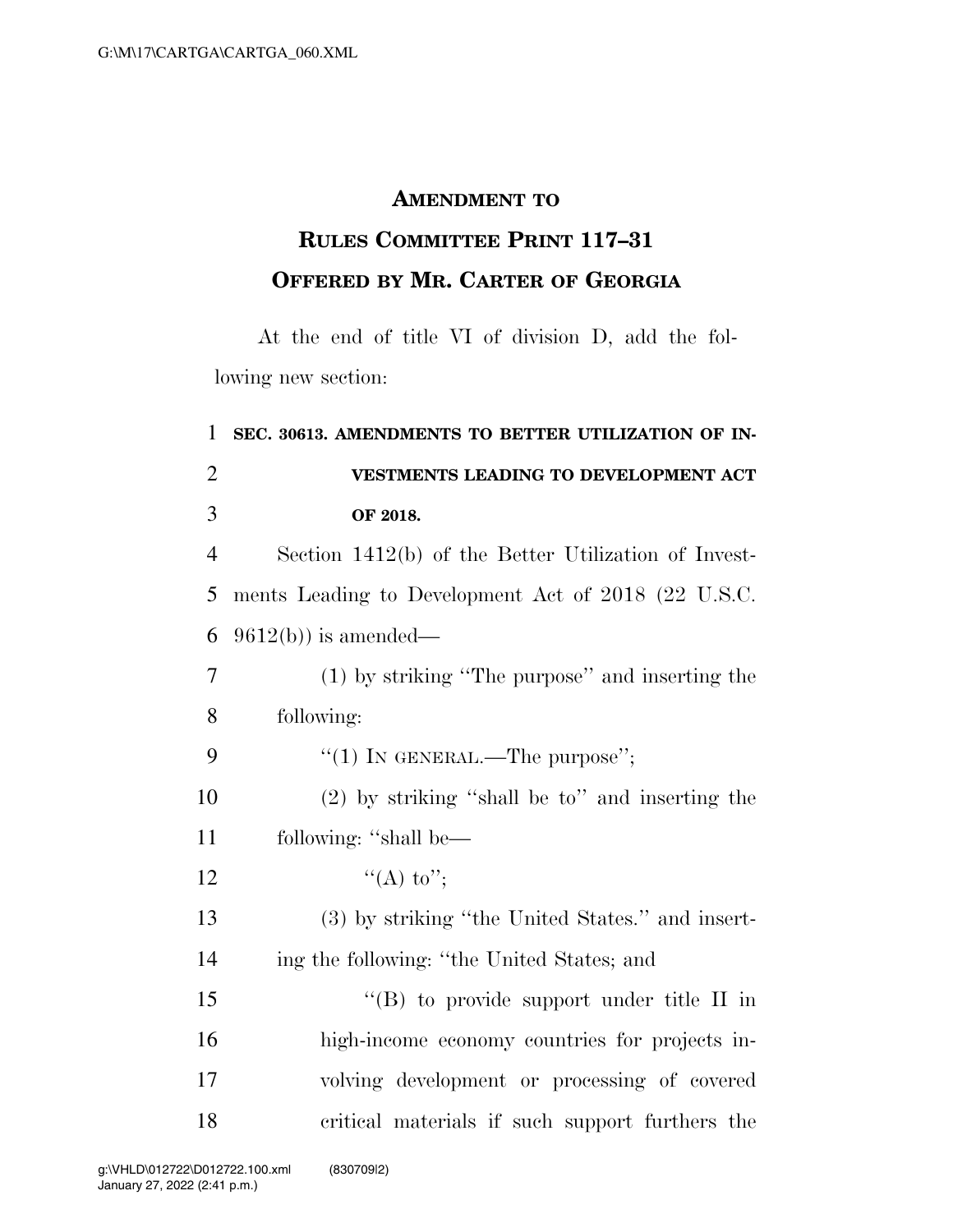| $\mathbf{1}$   | national security interests of the United                               |
|----------------|-------------------------------------------------------------------------|
| $\overline{2}$ | States.";                                                               |
| 3              | (4) by striking "In carrying out" and inserting                         |
| $\overline{4}$ | the following:                                                          |
| 5              | "(2) CONSIDERATION OF CERTAIN CRITERIA.                                 |
| 6              | In carrying out"; and                                                   |
| 7              | $(5)$ by adding at the end the following:                               |
| 8              | "(3) DEFINITIONS.—In paragraph $(1)(B)$ :                               |
| 9              | $\lq\lq$ (A) COVERED CRITICAL MATERIALS.—                               |
| 10             | "(i) IN GENERAL.—The term 'covered                                      |
| 11             | critical materials' means aluminum (baux-                               |
| 12             | ite), antimony, arsenic, barite, beryllium,                             |
| 13             | bismuth, cesium, chromium, cobalt,                                      |
| 14             | fluorspar, gallium, germanium, graphite                                 |
| 15             | (natural), hafnium, helium, indium, lith-                               |
| 16             | ium, magnesium, manganese, niobium,                                     |
| 17             | platinum group metals, potash, the rare                                 |
| 18             | earth elements group, rhenium, rubidium,                                |
| 19             | scandium, strontium, tantalum, tellurium,                               |
| 20             | tin, titanium, tungsten, uranium, vana-                                 |
| 21             | dium, and zirconium.                                                    |
| 22             | $\lq(\mathbf{ii})$<br>RARE<br>$\operatorname{EARTH}$<br><b>ELEMENTS</b> |
| 23             | GROUP.—In clause (i), the term 'rare earth                              |
| 24             | elements group' means lanthanum, cerium,                                |
| 25             | praseodymium, neodymium, promethium,                                    |